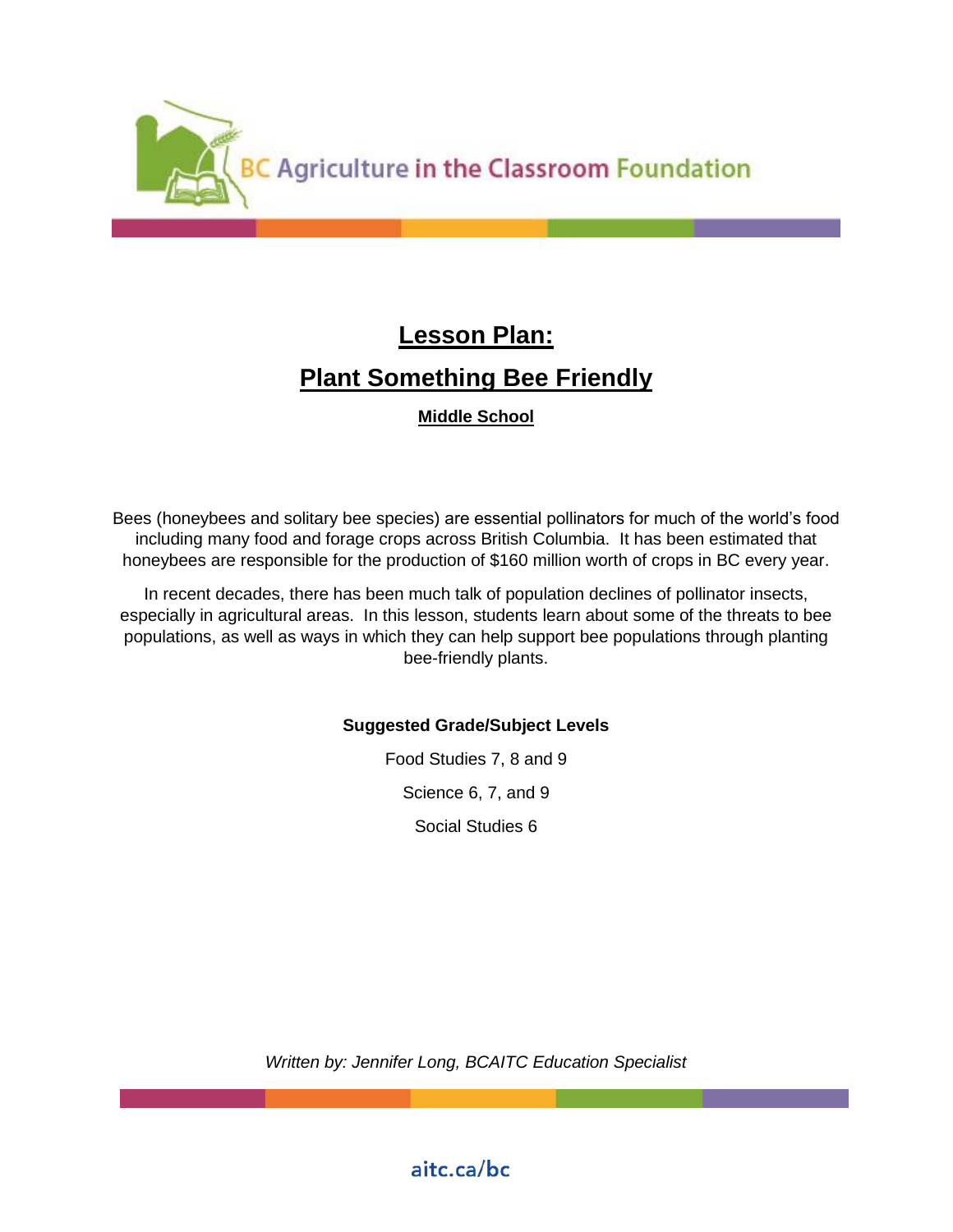## **Teacher Guide**

| Course                                           | <b>Curricular Competencies</b>                                                                                                                                                                                                                                                                                                                                                                                                                                                                                                                                                                        | <b>Content Connections</b>                                                                                                                                                                                                                                                                                                                                                                                                                                                                                                                                                                              |
|--------------------------------------------------|-------------------------------------------------------------------------------------------------------------------------------------------------------------------------------------------------------------------------------------------------------------------------------------------------------------------------------------------------------------------------------------------------------------------------------------------------------------------------------------------------------------------------------------------------------------------------------------------------------|---------------------------------------------------------------------------------------------------------------------------------------------------------------------------------------------------------------------------------------------------------------------------------------------------------------------------------------------------------------------------------------------------------------------------------------------------------------------------------------------------------------------------------------------------------------------------------------------------------|
| Applied<br>Design,<br>Skills and<br>Technologies | • Empathize with potential uses to find<br>issues and uncover needs and potential<br>design opportunities<br>• Identify key features or potential uses and<br>their requirements<br>• Generate potential ideas and add to<br>others' ideas<br>• Evaluate personal, social, and<br>environmental impacts and ethical<br>considerations<br>• Identify and use appropriate tools,<br>technologies and materials for production<br>• Identify how the land, natural resources,<br>and culture influence the development and<br>use of tools and technologies                                              | <b>Food Studies 7</b><br>• Factors in ingredient use, including<br>balanced eating/nutrition, function,<br>and dietary restrictions<br>• Factors in that influence food choices,<br>including cost, availability and family<br>and cultural influences<br><b>Food Studies 8</b><br>• Social factors that affect food choices,<br>including eating practices<br>• Local food systems<br><b>Food Studies 9</b><br>• Health, economic and environmental<br>factors that influence availability and<br>choice of food in personal, local and<br>global contexts<br>• Ethical issues related to food systems |
| Science                                          | • Assess risks and address ethical, cultural<br>and/or environmental issues associated<br>with their proposed methods and those of<br>others<br>• Experience and interpret the local<br>environment<br>• Analyze cause-and-effect relationships<br>• Consider social, ethical and environmental<br>implications of the findings from their own<br>and other's investigation<br>• Contribute to care for self, others,<br>community, and world through individual or<br>collaborative approaches<br>• Contribute to finding solutions to problems<br>at a local and/or global level through<br>inquiry | Science 6<br>• Survival needs<br>Science 7<br>• Organisms have evolved over time<br>• Survival needs<br>Science 9<br>• Sexual reproduction<br>• Sustainability of systems<br>• First Peoples knowledge of<br>interconnectedness and sustainability                                                                                                                                                                                                                                                                                                                                                      |
| Social<br><b>Studies</b>                         | • Use social studies inquiry processes and<br>skills to ask questions; gather, interpret,<br>and analyze ideas; and communicate<br>findings and decisions<br>• Assess how prevailing conditions and the<br>actions of individuals or groups affect<br>events, decisions, or developments                                                                                                                                                                                                                                                                                                              | <b>Social Studies 6</b><br>• The urbanization and migration of<br>people<br>• International cooperation and<br>responses to global issues                                                                                                                                                                                                                                                                                                                                                                                                                                                               |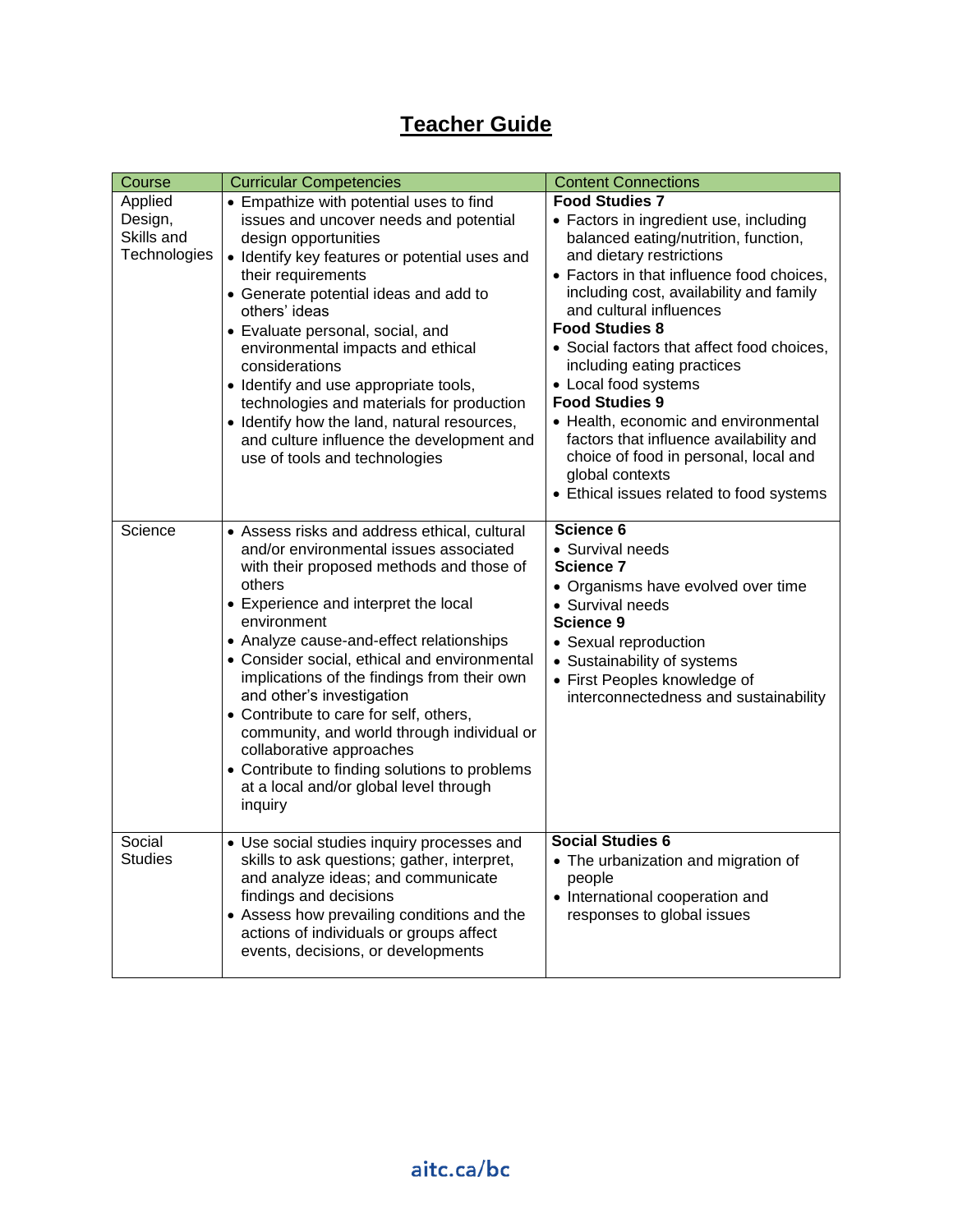## **Teacher Background**

Broadly speaking, plants are eukaryotic organisms characterized by their ability to produce their own food. While the Plant Kingdom includes mosses, vines, trees, grasses, and ferns, agriculture is almost entirely dependent on angiosperms which provide virtually all plant-based food, as well as a large amount of livestock feed. Angiosperms are distinguished from other seed-producing plants by characteristics such as flowers and the production of fruits that contain the seeds; in fact the term angiosperm actually means enclosed seed (Greek, angio = case or casing, sperm = seed).

Flowers are the reproductive apparatus of angiosperms, functioning to ensure fertilization of the ovule (egg) by the pollen (sperm), and development of the fruit (containing seeds). There are four main flower parts in angiosperms: sepals, petals, stamen, and pistil. The stamen is considered the male portion of the plant and the pistil is considered to be the female portion:



- 1. Sepal green, leaf-like structure that protects the budding flower
- 2. Petal colorful and often scented part of the flower that attracts pollinators
- 3. Stamen the part of the flower that produces pollen. Consists of:
	- a. Filament stalk that holds up the anther
	- b. Anther sac that contains pollen
- 4. Pistil contains the ovary containing the ovule. Consists of:
	- a. Stigma the tip of the carpel that is sticky in order to collect pollen
	- b. Style the slender neck-like portion of the carpel that leads to the ovary
	- c. Ovary structure at the base of the carpel that houses the ovule

Flowers containing all four floral organs are called complete flowers, whereas flowers lacking any one or more of these parts are called incomplete flowers. An example of an incomplete flower would be the flowers of grass plants which lack sepals and petals.

Flowers that contain both stamen and pistil are called perfect flowers and are hermaphroditic (although many have developed strategies to prevent self-fertilizing). Flowers that are missing either stamen or pistils are called imperfect flowers and are unisexual flowers. Imperfect flowers that bear pistils only are considered female flowers, and those that bear stamens only are considered male. In species such as corn, male and female flowers are both found on the same plant, while in other species such as kiwifruit, each plant has only either male or female flowers.

Pollination is the transfer of pollen grains from an anther to a stigma, either within the same flower or between flowers of the same species. Once the pollen adheres to the stigma, it extends a tiny tube, all the way down the style to the ovary. The pollen tube carries the male gamete to meet the female gamete in the ovule, for a process called fertilization. The fertilized ovule goes on to form a seed and the ovary develops into a fruit to protect the seed.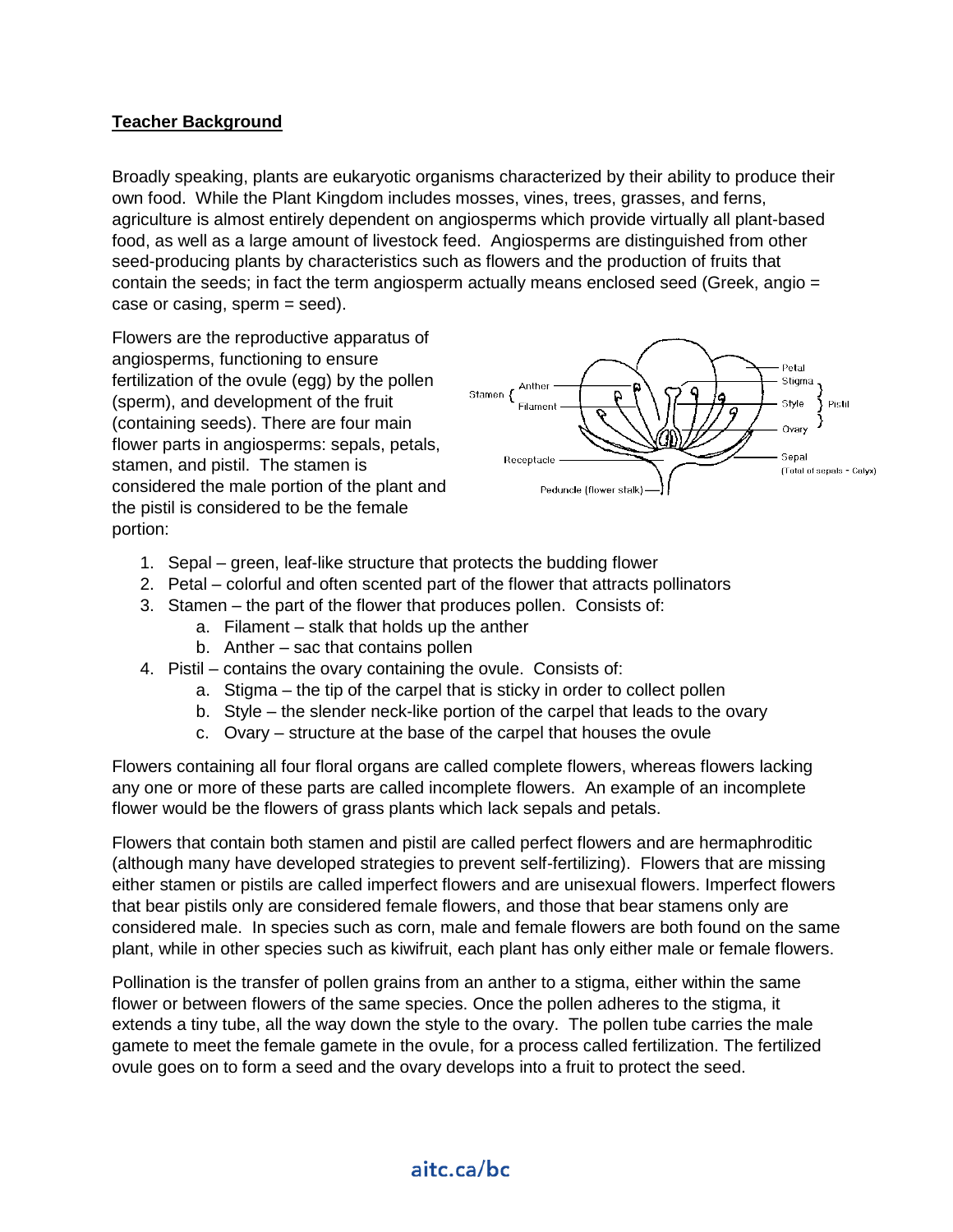In most cases pollen can't get from the anther to the stigma on its own, so pollination relies on other things to move the pollen. In cases such as grasses and corn, wind is the vector that aids this process. However, three quarters of the world's flowering plants, and about thirty-five percent of the world's food crops depend on pollinators, such as insects, birds, and bats to reproduce.

It is believed that many plants have co-evolved with their pollinators, developing characteristics such as smell, color, and shapes that favor certain pollinators over others. Pollinators are attracted to the flowers in search of food (nectar for energy and pollen for protein), and during their visit, pollen adheres to their body. When they visit a subsequent flower of the same species, the pollen rubs off onto the stigma, thereby pollinating that plant.

Bees (honeybees and solitary bee species) play a key role in the production of many food and forage crops across British Columbia including, alfalfa, apples, blueberries, cherries, cucumbers, kiwifruit, tomatoes, and pumpkins. The tree fruits in the Okanagan and berry crops in the Fraser Valley are very dependent on an abundance of bees when these crops are in bloom. Fruit growers rent large numbers of colonies from beekeepers. It has been estimated that honeybees are responsible for the production of \$160 million worth of crops in BC every year.

In recent decades, there has been much talk of population declines of pollinator insects, especially in agricultural areas. There are a number of reasons for the pollinator declines including agriculture activity, exposure to pollutants, habitat fragmentation, pests, and climate change.

An important factor affecting honey bee health is access to adequate nutrition. Without collecting enough good sources of nectar and pollen from flowers during the warmer months, honey bee colonies can face serious challenges during the winter. Large acreages of single crops (monocultures) means that much greater concentrations of pollinators are needed at bloom time, but the area can be forage poor or even deadly to bees for the rest of the season.

To counteract these trends, it's important that both public and private sectors contribute to beefriendly habitats. Farmers can use bee-friendly cover crops and hedge rows along ditches and berms. Home gardeners and urban landscapers can include bee-friendly plants in residential and commercial landscapes. Teachers and students can plant bee-friendly flowers in their school gardens. Studies have shown that an abundance and diversity of nectar and pollen bearing plants can enhance pollinator populations, and that this in turn supports greater biodiversity and a healthier sustainable environment.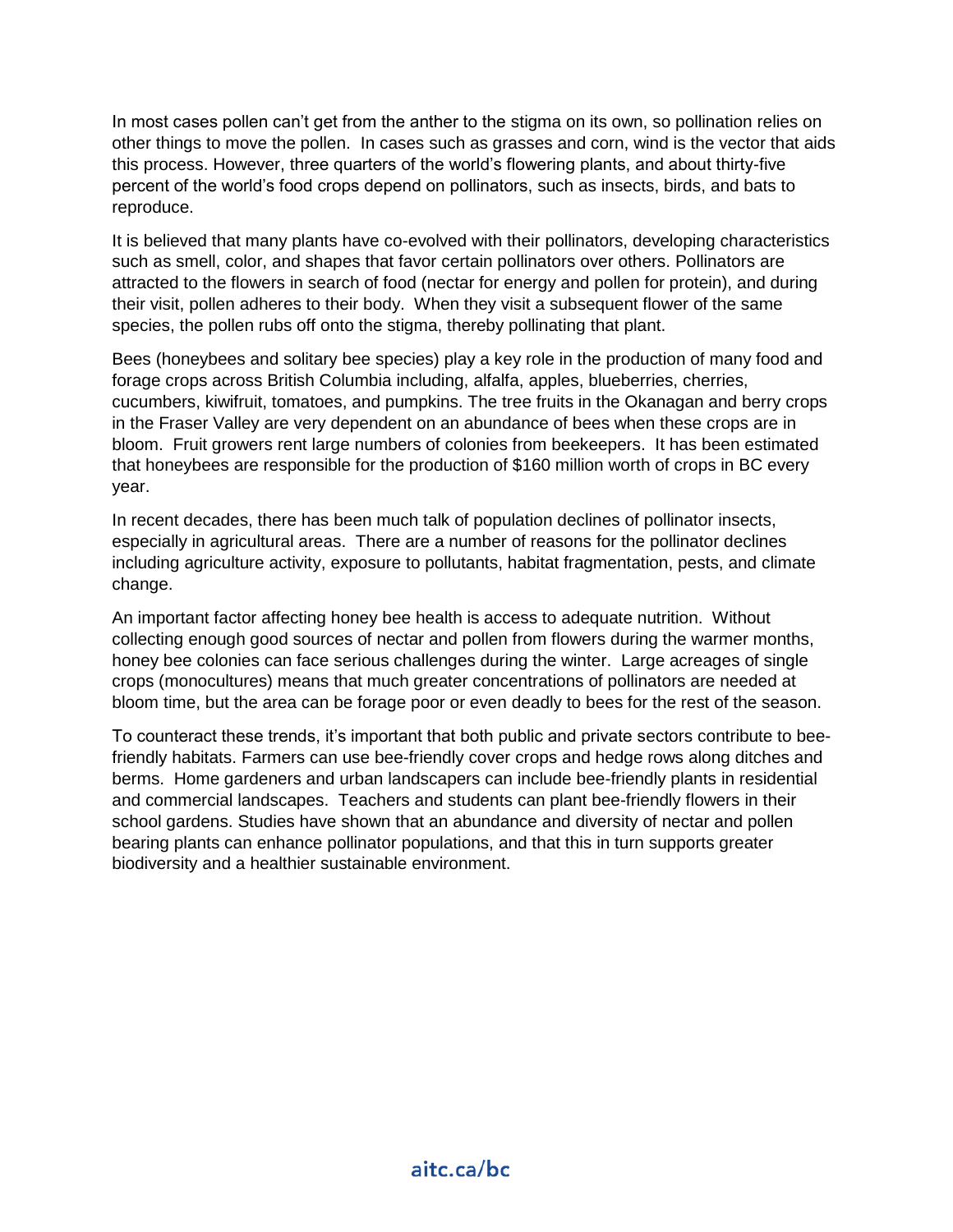#### **Materials**

- Flowers (simple flowers with easily identifiable parts such as Gladioli, Lilies, Amaryllis, Daffodils)
- Student handouts:
	- o Flower Dissection
	- o Pollinator Activity
	- o Planning a Bee Friendly Garden
	- o My Garden Plan Research
- Petri dishes
- Dissecting microscopes or hand lenses
- Optional: razor blades
- 3 pipe cleaners/participant
- 1 8oz foam or paper cup/participant
- Talcum powder
- Colored chalk (2 or 3 pieces crushed to powder, or several colors of Jell-O powder)
- Transparent tape, 3-4 rolls
- Nails, 5 or 6
- BC Landscape and Nursery Video:<https://www.youtube.com/watch?v=zhLDs3fqOMc>
- Plant Something BC poster (available for free order at [http://www.aitc.ca/bc/resources/posters\)](http://www.aitc.ca/bc/resources/posters)
- Class set of Plant Something BC postcards (available for order at [http://www.aitc.ca/bc/resources/posters\)](http://www.aitc.ca/bc/resources/posters)

## **Extension Suggestions**

- Have students design a comic strip showing the process of pollination
- Have students research what characteristics attract specific pollinators and then design their own flowers to attract their desired pollinator.
- Have students research adaptations that allow for insects to be efficient pollinators and then design and construct their own "super-pollinator".
- Find pollinator plants in your neighborhood and record the types of pollinators and the number of visits over a certain amount of time.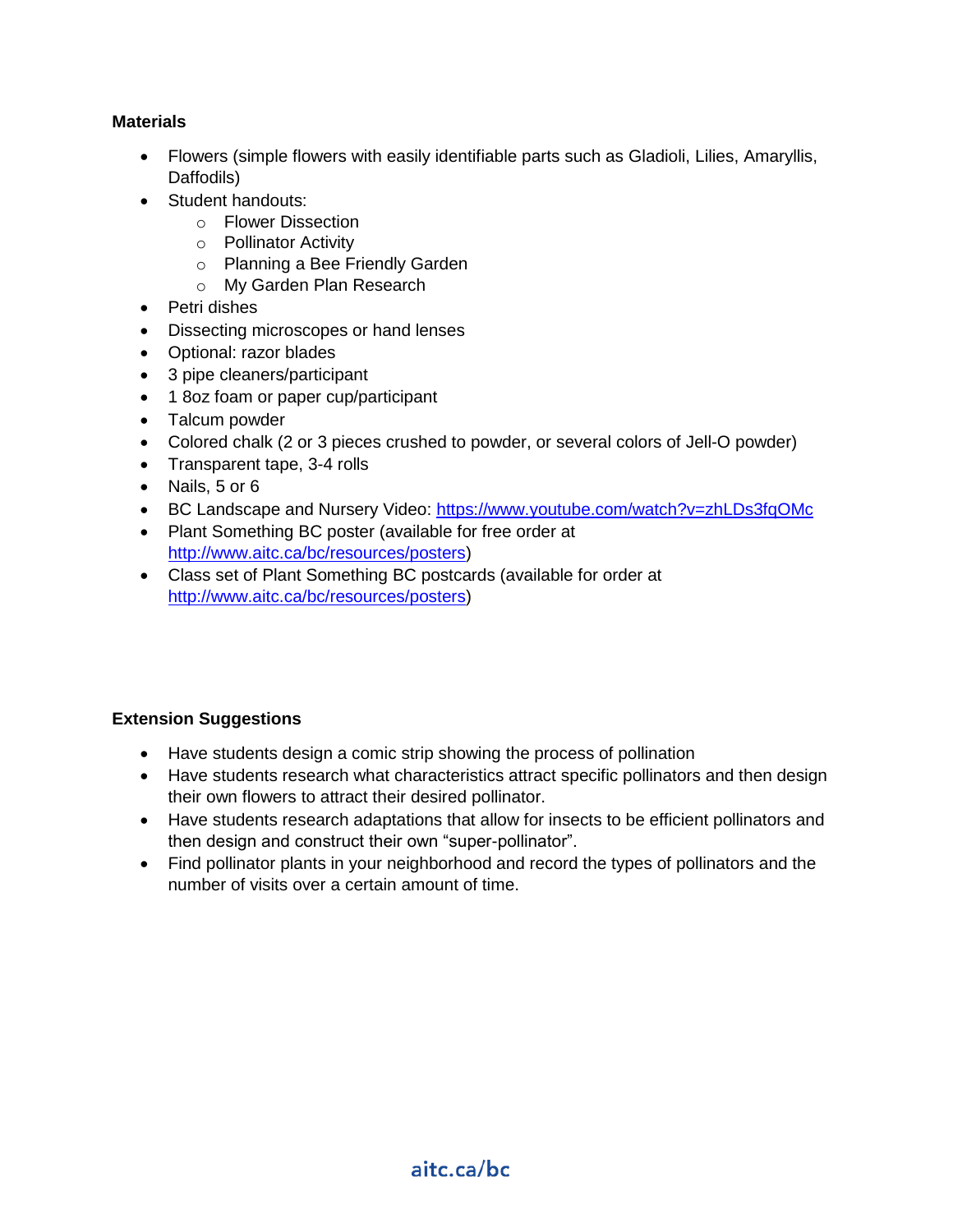## **Activity One**

- 1. Hook have a bouquet of flowers on your front table as students enter the room. Ask them why plants need flowers?
- 2. Flower anatomy Using a projected image of a flower (similar to the one provided in the Teacher Background section) discuss the parts of the flower, complete vs incomplete, perfect vs imperfect.
- 3. Flower dissection provide each pair of students with a flower and a dissection handout
	- a. Have the students work their way through the flower dissection and answer the questions provided.
	- b. Optional: Depending on the level of the students you can either provide them with razor blades to dissect the ovule, or prepare stations with already dissected pollen grains and ovules.

## **Activity Two**

- 1. Have students discuss the following questions with their partners and then share with the class:
	- a. What is pollination?
	- b. What are pollinators?
	- c. What are some examples of pollinators?
	- d. "Who" is the most important pollinator?
	- e. What would happen if pollination didn't happen?
- 2. Activity Pollination
	- a. Have students construct their "insects" and "flowers". Monitor the addition of the "pollen" or coloured powder to ensure that students don't get any on their tape prior to the activity beginning.
	- b. When all the students are ready, give them two minutes to move between flowers, dipping their insects into the powder each time they visit a flower.
	- c. Have the students complete the responses questions in their notebook, or on a separate piece of paper.

#### **Activity Three**

- 1. Hook: have a variety of fruit and vegetables (that come from plants pollinated by bees) cut for students to taste. While they are eating their snacks, review the concept of pollination from the previous lesson.
- 2. Have students brainstorm a list of foods that are dependent on help from bees. Create a list on the board. Ask them what their meals would look like in a world without bees. Ask them to brainstorm what types of things might be threatening bee populations.
- 3. Watch the following video<https://www.youtube.com/watch?v=zhLDs3fqOMc>
- 4. Introduce students to the Plant Something BC poster, and provide each student with their own copy of the postcard version.
- 5. Have students map out a 2 meter by 2 meter garden area using bee friendly plants.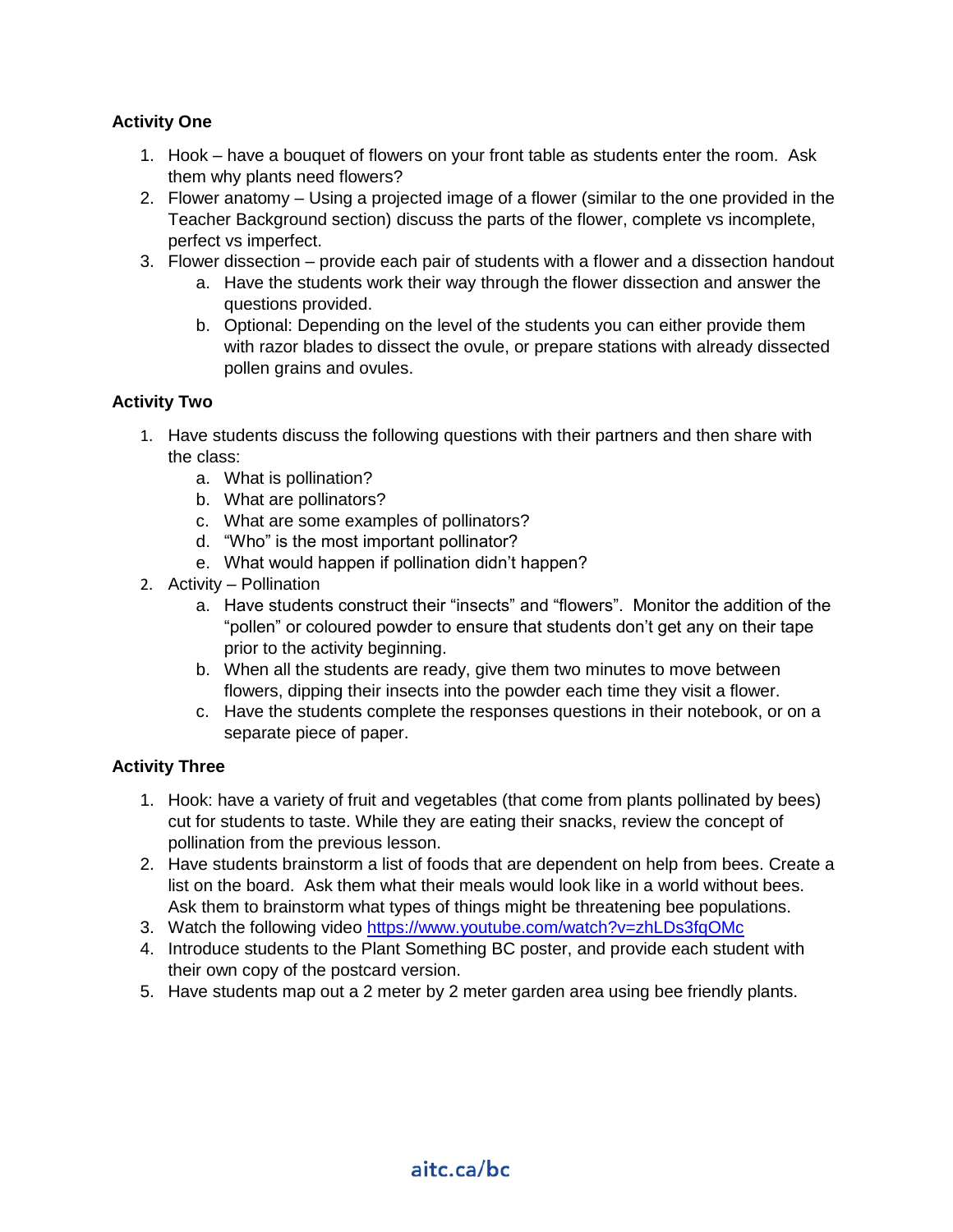## Dissection: Flower Anatomy

Name: \_\_\_\_\_\_\_\_\_\_\_\_\_\_\_\_\_\_\_\_\_\_\_\_\_\_\_\_\_\_\_\_ Date: \_\_\_\_\_\_\_\_\_\_\_\_\_\_\_\_\_\_

## **Objective**

To identify and explain the role of each part of a flower.

## **Materials**

Flower (ex. gladiola, lily, tulip) Petri dish Dissecting microscope Optional: razor blade for dissecting the pistil

## Part 1: External Anatomy

1. Lay your specimen on the table and carefully examine it. Draw the side, external view of the flower. Label the stem, receptacle, sepals and petals.

2. Does the stem appear wider at it nears the base of the flower? \_\_\_\_\_\_\_\_\_\_\_\_\_\_\_

3. What are the green leaves around the base of the flower called? How many of them are there? What is their function? \_\_\_\_\_\_\_\_\_\_\_\_\_\_\_\_\_\_\_\_\_\_\_\_\_\_\_\_\_\_\_\_\_\_\_\_\_\_\_\_\_\_\_\_\_\_

\_\_\_\_\_\_\_\_\_\_\_\_\_\_\_\_\_\_\_\_\_\_\_\_\_\_\_\_\_\_\_\_\_\_\_\_\_\_\_\_\_\_\_\_\_\_\_\_\_\_\_\_\_\_\_\_\_\_\_\_\_\_\_\_\_\_\_\_\_\_ \_\_\_\_\_\_\_\_\_\_\_\_\_\_\_\_\_\_\_\_\_\_\_\_\_\_\_\_\_\_\_\_\_\_\_\_\_\_\_\_\_\_\_\_\_\_\_\_\_\_\_\_\_\_\_\_\_\_\_\_\_\_\_\_\_\_\_\_\_\_

4. How many petals are there in your flower? \_\_\_\_\_\_\_\_\_\_\_\_\_\_\_\_\_\_\_\_\_\_\_\_\_\_\_\_\_\_\_\_\_\_\_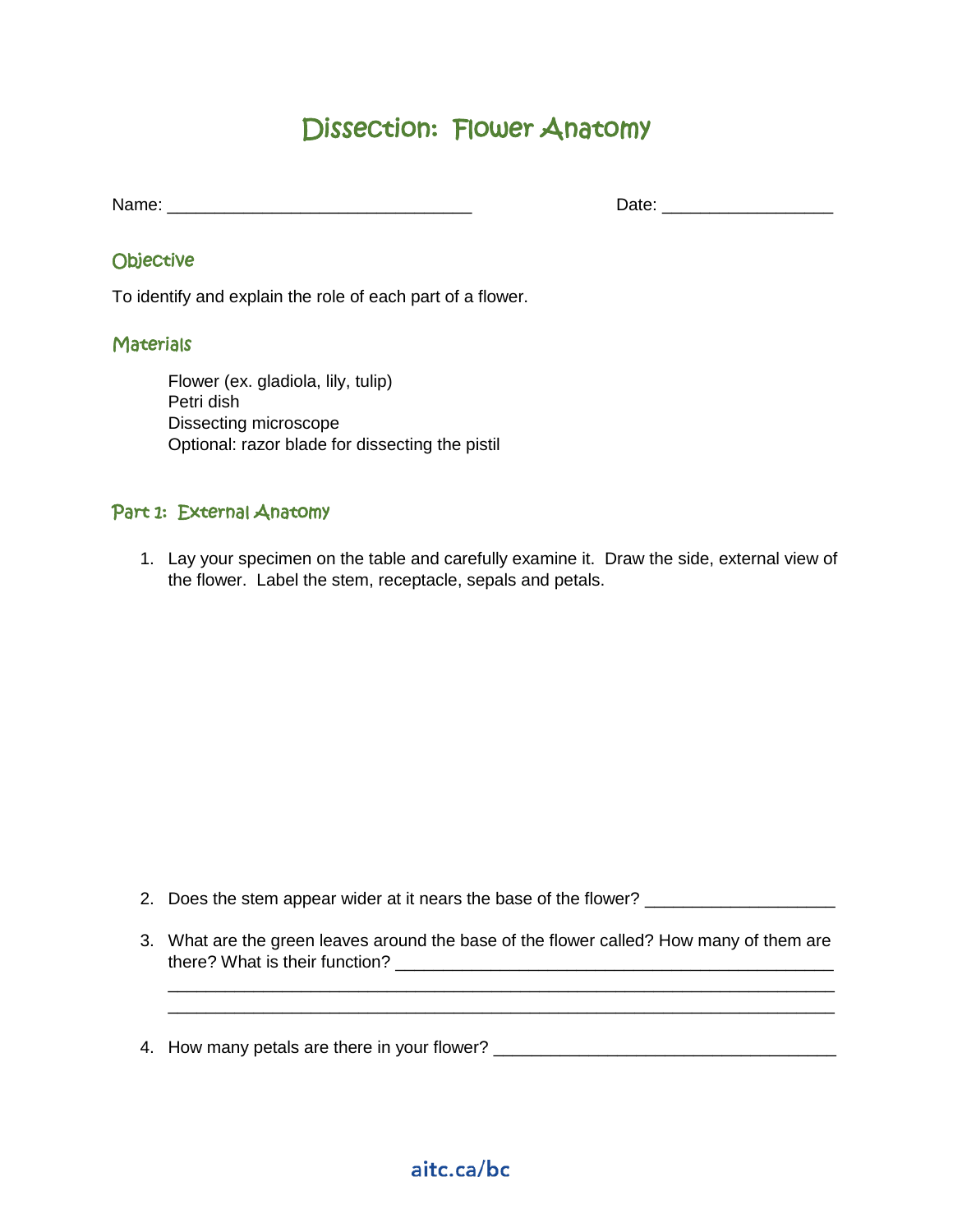5. What is the advantage of having colored petals? \_\_\_\_\_\_\_\_\_\_\_\_\_\_\_\_\_\_\_\_\_\_\_\_\_\_\_\_\_

#### Part 2: Internal Anatomy

6. Carefully remove enough sepals and petals from your flower so that you can observe the inner parts. Draw this internal view and label stamen, anther, filament, pistil, stigma, style, ovary, and petals.

\_\_\_\_\_\_\_\_\_\_\_\_\_\_\_\_\_\_\_\_\_\_\_\_\_\_\_\_\_\_\_\_\_\_\_\_\_\_\_\_\_\_\_\_\_\_\_\_\_\_\_\_\_\_\_\_\_\_\_\_\_\_\_\_\_\_\_\_\_\_

- 7. What is the function of the stamen? \_\_\_\_\_\_\_\_\_\_\_\_\_\_\_\_\_\_\_\_\_\_\_\_\_\_\_\_\_\_\_\_\_\_\_\_\_\_\_\_\_
- 8. What is the function of the pistil?
- 9. Explain what must occur in order for reproduction happen in the flower? \_\_\_\_\_\_\_\_\_\_\_

\_\_\_\_\_\_\_\_\_\_\_\_\_\_\_\_\_\_\_\_\_\_\_\_\_\_\_\_\_\_\_\_\_\_\_\_\_\_\_\_\_\_\_\_\_\_\_\_\_\_\_\_\_\_\_\_\_\_\_\_\_\_\_\_\_\_\_\_\_\_

\_\_\_\_\_\_\_\_\_\_\_\_\_\_\_\_\_\_\_\_\_\_\_\_\_\_\_\_\_\_\_\_\_\_\_\_\_\_\_\_\_\_\_\_\_\_\_\_\_\_\_\_\_\_\_\_\_\_\_\_\_\_\_\_\_\_\_\_\_\_ \_\_\_\_\_\_\_\_\_\_\_\_\_\_\_\_\_\_\_\_\_\_\_\_\_\_\_\_\_\_\_\_\_\_\_\_\_\_\_\_\_\_\_\_\_\_\_\_\_\_\_\_\_\_\_\_\_\_\_\_\_\_\_\_\_\_\_\_\_\_ \_\_\_\_\_\_\_\_\_\_\_\_\_\_\_\_\_\_\_\_\_\_\_\_\_\_\_\_\_\_\_\_\_\_\_\_\_\_\_\_\_\_\_\_\_\_\_\_\_\_\_\_\_\_\_\_\_\_\_\_\_\_\_\_\_\_\_\_\_\_

\_\_\_\_\_\_\_\_\_\_\_\_\_\_\_\_\_\_\_\_\_\_\_\_\_\_\_\_\_\_\_\_\_\_\_\_\_\_\_\_\_\_\_\_\_\_\_\_\_\_\_\_\_\_\_\_\_\_\_\_\_\_\_\_\_\_\_\_\_\_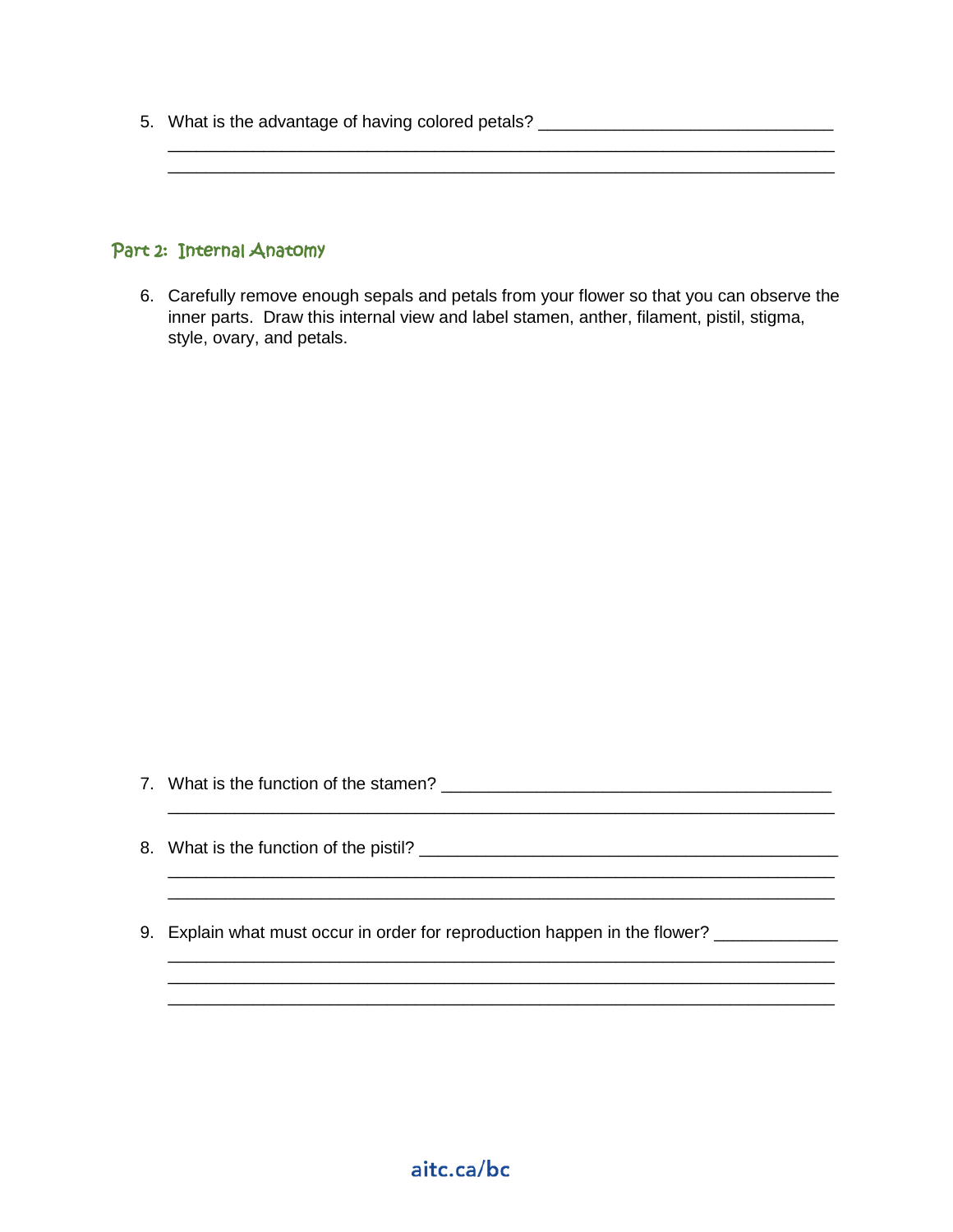## Part 3: The Anther and the Ovary

- 10. Examine the anther and the ovary under the microscope:
	- a. Carefully remove the pistil from your flower. Cut the ovary in half lengthwise using your razor blade and place it in a petri dish.
	- b. Carefully remove a single anther from the flower and place it alongside the ovary in the petri dish. Be careful not to allow any of the yellow/orange powder touch your clothes as it can stain.
	- c. Optional: use the specimens in the petri dish already prepared by your teacher.

\_\_\_\_\_\_\_\_\_\_\_\_\_\_\_\_\_\_\_\_\_\_\_\_\_\_\_\_\_\_\_\_\_\_\_\_\_\_\_\_\_\_\_\_\_\_\_\_\_\_\_\_\_\_\_\_\_\_\_\_\_\_\_\_\_\_\_\_\_\_ \_\_\_\_\_\_\_\_\_\_\_\_\_\_\_\_\_\_\_\_\_\_\_\_\_\_\_\_\_\_\_\_\_\_\_\_\_\_\_\_\_\_\_\_\_\_\_\_\_\_\_\_\_\_\_\_\_\_\_\_\_\_\_\_\_\_\_\_\_\_

\_\_\_\_\_\_\_\_\_\_\_\_\_\_\_\_\_\_\_\_\_\_\_\_\_\_\_\_\_\_\_\_\_\_\_\_\_\_\_\_\_\_\_\_\_\_\_\_\_\_\_\_\_\_\_\_\_\_\_\_\_\_\_\_\_\_\_\_\_\_

\_\_\_\_\_\_\_\_\_\_\_\_\_\_\_\_\_\_\_\_\_\_\_\_\_\_\_\_\_\_\_\_\_\_\_\_\_\_\_\_\_\_\_\_\_\_\_\_\_\_\_\_\_\_\_\_\_\_\_\_\_\_\_\_\_\_\_\_\_\_

\_\_\_\_\_\_\_\_\_\_\_\_\_\_\_\_\_\_\_\_\_\_\_\_\_\_\_\_\_\_\_\_\_\_\_\_\_\_\_\_\_\_\_\_\_\_\_\_\_\_\_\_\_\_\_\_\_\_\_\_\_\_\_\_\_\_\_\_\_\_ \_\_\_\_\_\_\_\_\_\_\_\_\_\_\_\_\_\_\_\_\_\_\_\_\_\_\_\_\_\_\_\_\_\_\_\_\_\_\_\_\_\_\_\_\_\_\_\_\_\_\_\_\_\_\_\_\_\_\_\_\_\_\_\_\_\_\_\_\_\_

\_\_\_\_\_\_\_\_\_\_\_\_\_\_\_\_\_\_\_\_\_\_\_\_\_\_\_\_\_\_\_\_\_\_\_\_\_\_\_\_\_\_\_\_\_\_\_\_\_\_\_\_\_\_\_\_\_\_\_\_\_\_\_\_\_\_\_\_\_\_

11. Can you see individual pollen grains on the anther? Describe their appearance. \_\_\_\_\_

12. What is the function of the pollen? \_\_\_\_\_\_\_\_\_\_\_\_\_\_\_\_\_\_\_\_\_\_\_\_\_\_\_\_\_\_\_\_\_\_\_\_\_\_\_\_\_\_

13. What do you see inside the ovary? \_\_\_\_\_\_\_\_\_\_\_\_\_\_\_\_\_\_\_\_\_\_\_\_\_\_\_\_\_\_\_\_\_\_\_\_\_\_\_\_\_\_

14. What is the function of the ovary? \_\_\_\_\_\_\_\_\_\_\_\_\_\_\_\_\_\_\_\_\_\_\_\_\_\_\_\_\_\_\_\_\_\_\_\_\_\_\_\_\_\_\_

15. What does the ovary turn into once the flower is fertilized? \_\_\_\_\_\_\_\_\_\_\_\_\_\_\_

## Discussion Questions

1. What is the biological function of the flower? \_\_\_\_\_\_\_\_\_\_\_\_\_\_\_\_\_\_\_\_\_\_\_\_\_\_\_\_\_\_

\_\_\_\_\_\_\_\_\_\_\_\_\_\_\_\_\_\_\_\_\_\_\_\_\_\_\_\_\_\_\_\_\_\_\_\_\_\_\_\_\_\_\_\_\_\_\_\_\_\_\_\_\_\_\_\_\_\_\_\_\_\_\_\_\_\_\_\_\_\_ \_\_\_\_\_\_\_\_\_\_\_\_\_\_\_\_\_\_\_\_\_\_\_\_\_\_\_\_\_\_\_\_\_\_\_\_\_\_\_\_\_\_\_\_\_\_\_\_\_\_\_\_\_\_\_\_\_\_\_\_\_\_\_\_\_\_\_\_\_\_

\_\_\_\_\_\_\_\_\_\_\_\_\_\_\_\_\_\_\_\_\_\_\_\_\_\_\_\_\_\_\_\_\_\_\_\_\_\_\_\_\_\_\_\_\_\_\_\_\_\_\_\_\_\_\_\_\_\_\_\_\_\_\_\_\_\_\_\_\_\_ \_\_\_\_\_\_\_\_\_\_\_\_\_\_\_\_\_\_\_\_\_\_\_\_\_\_\_\_\_\_\_\_\_\_\_\_\_\_\_\_\_\_\_\_\_\_\_\_\_\_\_\_\_\_\_\_\_\_\_\_\_\_\_\_\_\_\_\_\_\_

\_\_\_\_\_\_\_\_\_\_\_\_\_\_\_\_\_\_\_\_\_\_\_\_\_\_\_\_\_\_\_\_\_\_\_\_\_\_\_\_\_\_\_\_\_\_\_\_\_\_\_\_\_\_\_\_\_\_\_\_\_\_\_\_\_\_\_\_\_\_ \_\_\_\_\_\_\_\_\_\_\_\_\_\_\_\_\_\_\_\_\_\_\_\_\_\_\_\_\_\_\_\_\_\_\_\_\_\_\_\_\_\_\_\_\_\_\_\_\_\_\_\_\_\_\_\_\_\_\_\_\_\_\_\_\_\_\_\_\_\_ \_\_\_\_\_\_\_\_\_\_\_\_\_\_\_\_\_\_\_\_\_\_\_\_\_\_\_\_\_\_\_\_\_\_\_\_\_\_\_\_\_\_\_\_\_\_\_\_\_\_\_\_\_\_\_\_\_\_\_\_\_\_\_\_\_\_\_\_\_\_

- 2. How might the pollen be carried from the anther to the stigma?
- 3. Was your flower a complete flower? A perfect flower? Explain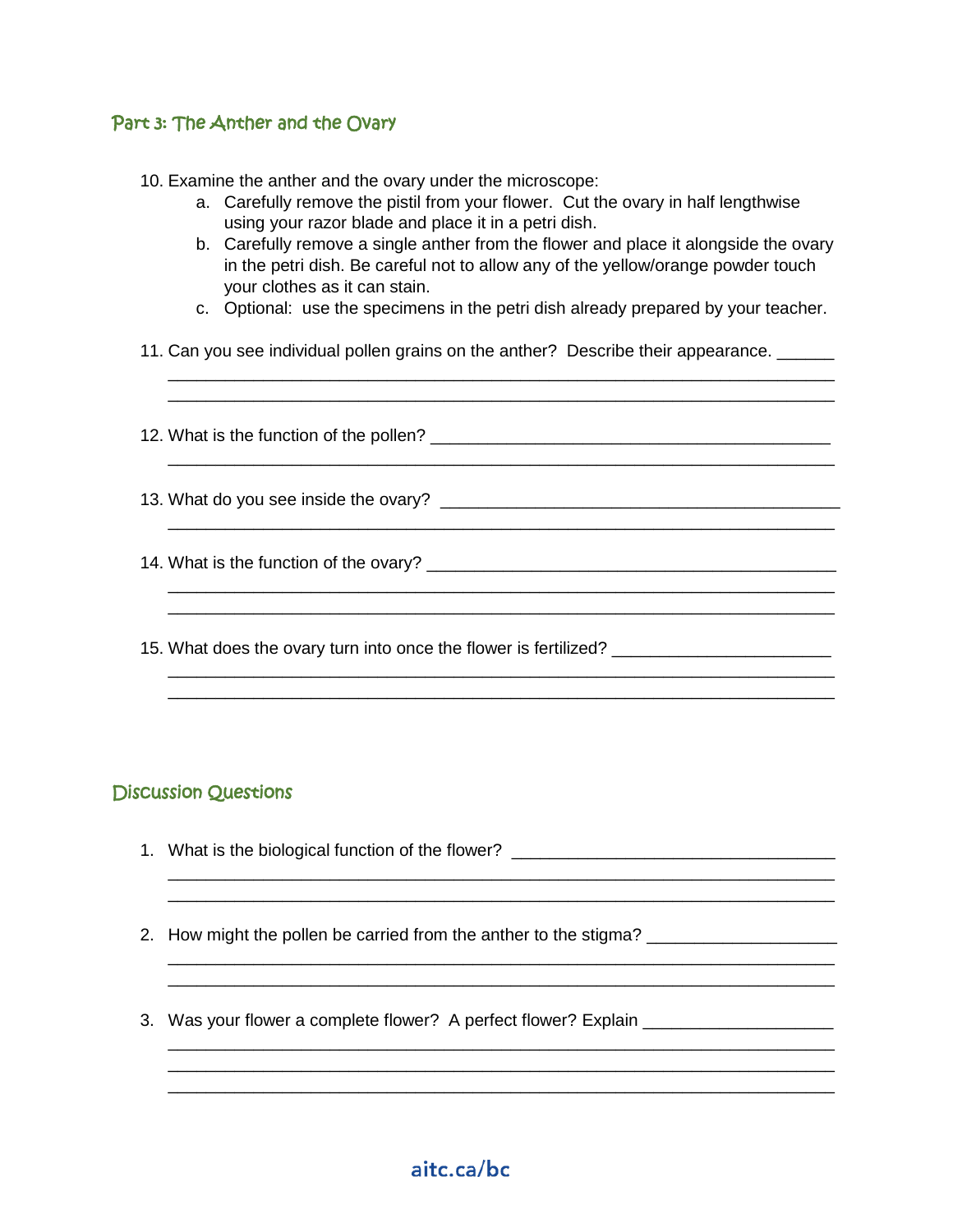# Activity – Pollination

## **Objective**

To construct a model to show how pollination works.

## **Materials**

3 pipe cleaners 8oz foam or paper cup Talcum powder

Colored powder Transparent tape Nail

## Procedure

- 1. Use two of the pipe cleaners to "create an insect". It must have two wings and two legs and fit easily into the bottom of the cup.
- 2. Use your cup, third pipe cleaner, and tape to create the flower:
	- a. Around one end of the pipe cleaner wrap a piece of tape, sticky side out.
	- b. Poke a hole in the bottom of the cup using a nail.
	- c. Insert the end of the non-sticky end of the pipe cleaner down through the hole, until the sticky end is parallel with the lip of the cup (this will be the flower's pistil)
	- d. Tape the bottom end of the pipe cleaner to the underside of the cup.
- 3. Carefully sprinkle a teaspoon of talcum powder and a teaspoon of the colored powder, ensuring not to get any on the sticky end of your "pistil".
- 4. Have one partner hold the cup. For 2 minutes, have the other partner "fly" their insect around room, gently visiting other people's flowers and picking up their powders. It is fine if you brush against the tape in the process.
- 5. Once the two minutes is up, return to your desk and answer the discussion questions.

## Discussion Questions

- 1. What did the colored powder represent?
- 2. What happened to the pipe cleaner insect?
- 3. What happened to the taped pipe cleaner? Are there different colors on the pipe cleaner?
- 4. If a flower only wanted to "receive" one color of powder, how might it "message" to the pollinators?
- 5. Use this model to explain how pollen works in nature.



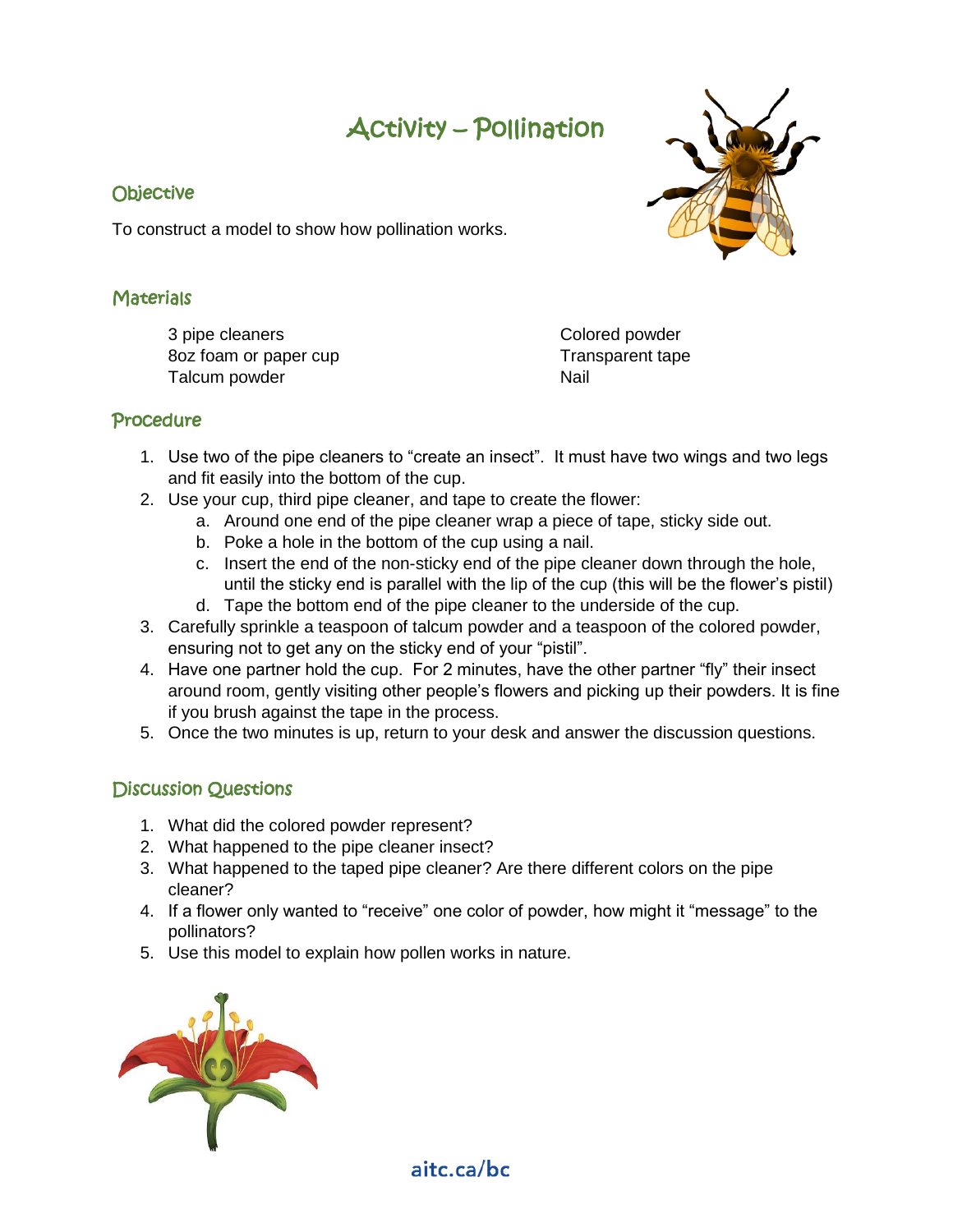## Planning a Bee Friendly Garden

Bees eat two things: nectar because it's loaded with sugar and is a great source of energy, and pollen which provides proteins. Because both nectar and pollen come from flowers, plants only provide food for bees when they're flowering. This is why it's important that you plant a variety of flowers that bloom at different times… so that bees have a constant food source throughout the year.

Choose 2 plants from each season (spring, summer, fall and winter). Keep in mind, you want to provide bees with a continual supply of food, so you may want to choose one from early spring and one from late spring. Use the internet to research the following:

- Common Name
- Latin Name
- Climate/hardiness zone
- Blooming season
- Growing requirements (spacing, depth of seed planting, water, sunlight)

Use the poster and postcards provided, as well as the following websites to find plants that are suitable for our area of BC:

<https://plantsomethingbc.ca/bee-friendly-plants/>

[http://www2.gov.bc.ca/gov/content/industry/agriculture-seafood/animals-and-crops/animal](http://www2.gov.bc.ca/gov/content/industry/agriculture-seafood/animals-and-crops/animal-production/bees/food-for-bees/bee-forage-plants)[production/bees/food-for-bees/bee-forage-plants](http://www2.gov.bc.ca/gov/content/industry/agriculture-seafood/animals-and-crops/animal-production/bees/food-for-bees/bee-forage-plants)

Use the handout provided to record your research and design your 2 meter by 2 meter garden plot. Be sure to create a legend in the space provided below your garden plot.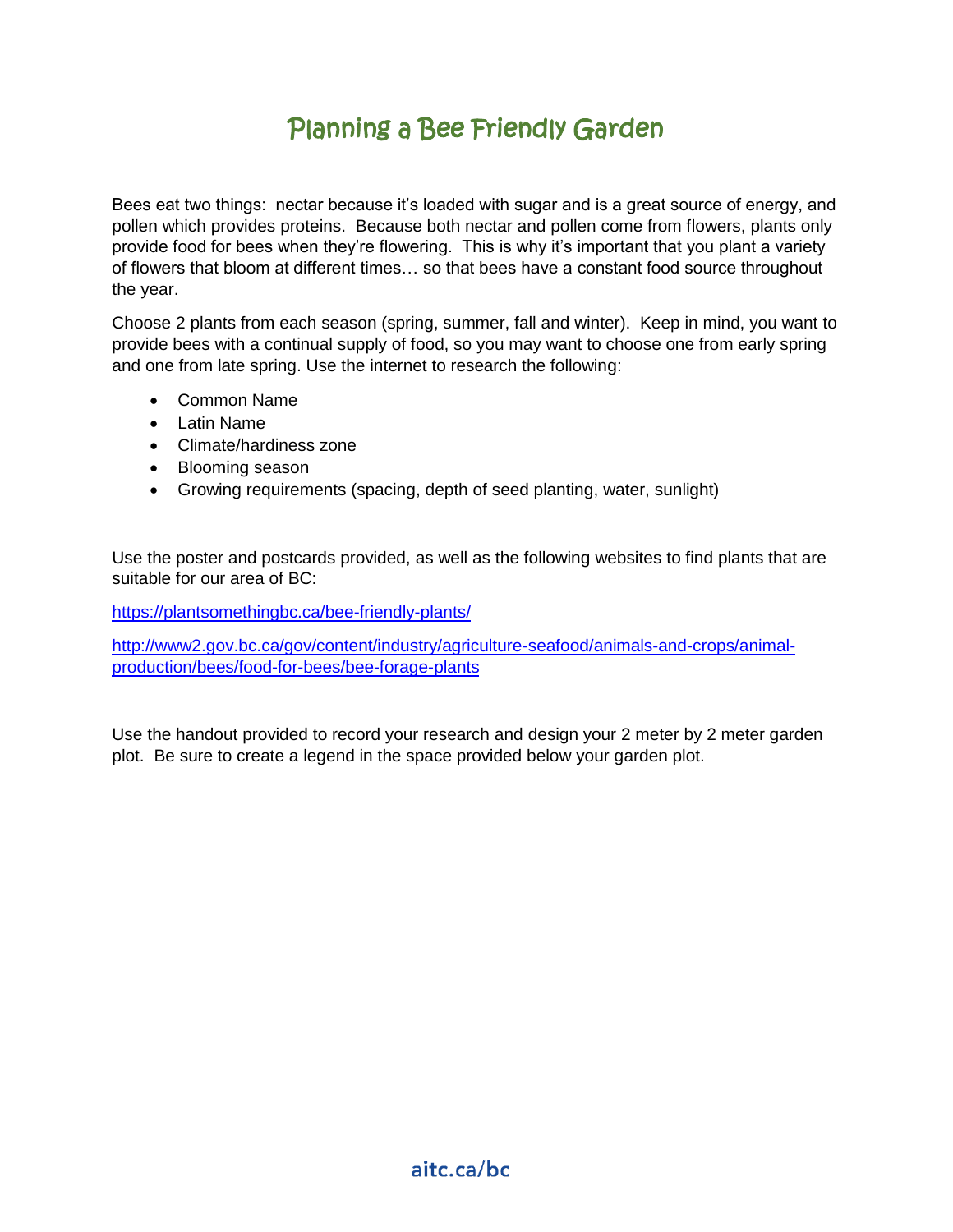# My Garden Plan Research

| Common Name: ____________________________                                                                           |                                                                                   |
|---------------------------------------------------------------------------------------------------------------------|-----------------------------------------------------------------------------------|
| Climate/Hardiness Zone: _____________                                                                               |                                                                                   |
|                                                                                                                     |                                                                                   |
|                                                                                                                     | ,我们也不能在这里的,我们也不能在这里的人,我们也不能在这里的人,我们也不能在这里的人,我们也不能在这里的人,我们也不能在这里的人,我们也不能在这里的人,我们也不 |
|                                                                                                                     |                                                                                   |
|                                                                                                                     |                                                                                   |
| Common Name: _____________________________                                                                          |                                                                                   |
| Climate/Hardiness Zone: _____________                                                                               |                                                                                   |
|                                                                                                                     |                                                                                   |
|                                                                                                                     |                                                                                   |
|                                                                                                                     |                                                                                   |
|                                                                                                                     |                                                                                   |
|                                                                                                                     |                                                                                   |
| Common Name: _____________________________                                                                          |                                                                                   |
| Climate/Hardiness Zone: _____________                                                                               |                                                                                   |
|                                                                                                                     |                                                                                   |
|                                                                                                                     |                                                                                   |
|                                                                                                                     |                                                                                   |
|                                                                                                                     |                                                                                   |
| Common Name: Van American American American American American American American American American American American |                                                                                   |
| Climate/Hardiness Zone: _____________                                                                               |                                                                                   |
|                                                                                                                     |                                                                                   |
|                                                                                                                     |                                                                                   |
|                                                                                                                     |                                                                                   |
|                                                                                                                     |                                                                                   |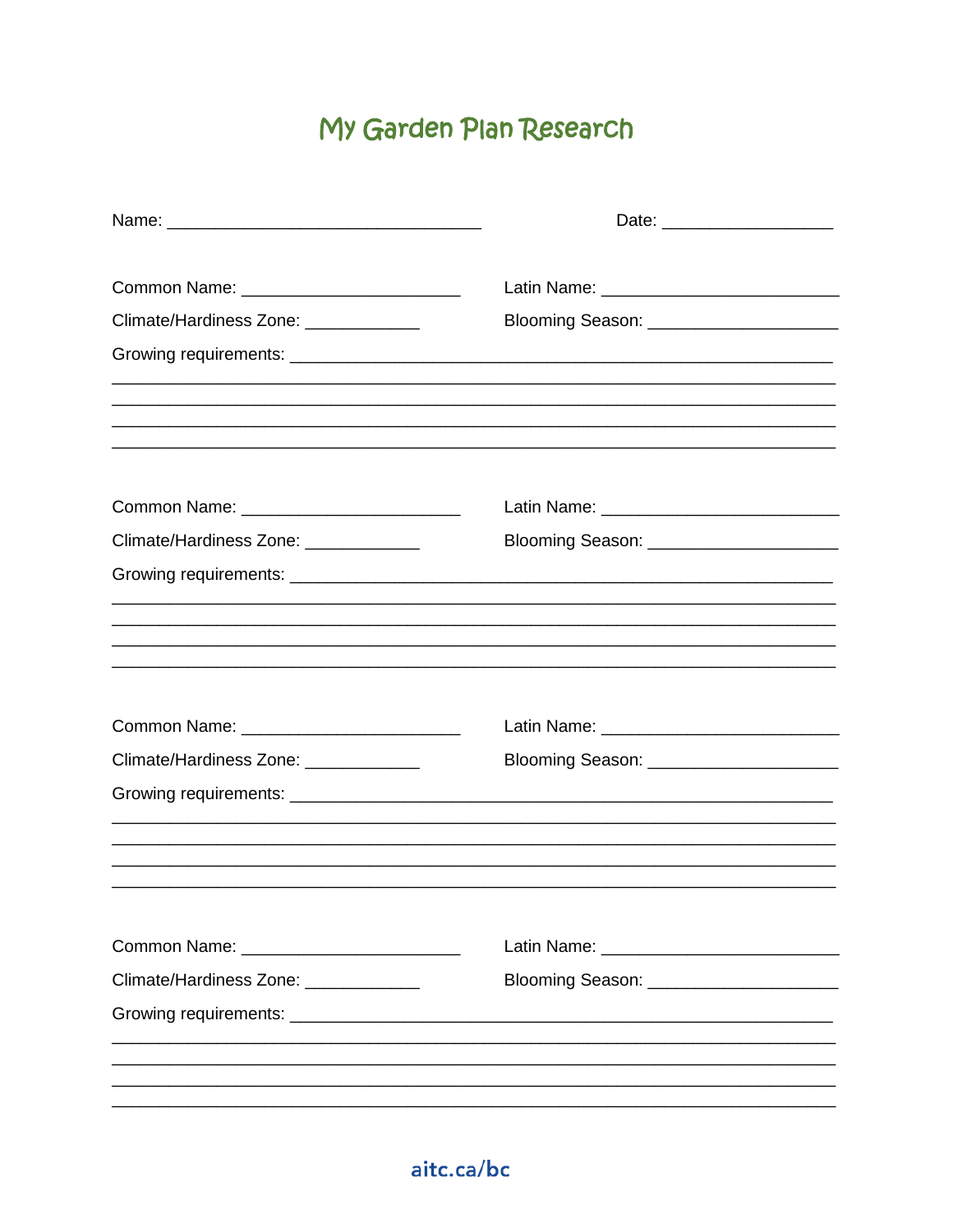| Climate/Hardiness Zone: _____________ | Blooming Season: _________________________                                                                            |  |
|---------------------------------------|-----------------------------------------------------------------------------------------------------------------------|--|
|                                       | <u> 1989 - Johann Stoff, deutscher Stoff, der Stoff, der Stoff, der Stoff, der Stoff, der Stoff, der Stoff, der S</u> |  |
|                                       |                                                                                                                       |  |
|                                       |                                                                                                                       |  |
| Climate/Hardiness Zone: _____________ |                                                                                                                       |  |
|                                       | <u> 1989 - Johann Barn, amerikan bernama di sebagai bernama di sebagai bernama di sebagai bernama di sebagai bern</u> |  |
|                                       |                                                                                                                       |  |
|                                       |                                                                                                                       |  |
| Climate/Hardiness Zone: _____________ | Blooming Season: ________________________                                                                             |  |
|                                       |                                                                                                                       |  |
|                                       | ,我们也不能在这里的,我们也不能在这里的,我们也不能不能不能不能不能不能不能不能不能不能不能不能不能不能。""我们的,我们也不能不能不能不能不能不能不能不能不能                                      |  |
|                                       |                                                                                                                       |  |
| Climate/Hardiness Zone: _____________ |                                                                                                                       |  |
|                                       |                                                                                                                       |  |
|                                       |                                                                                                                       |  |
|                                       |                                                                                                                       |  |